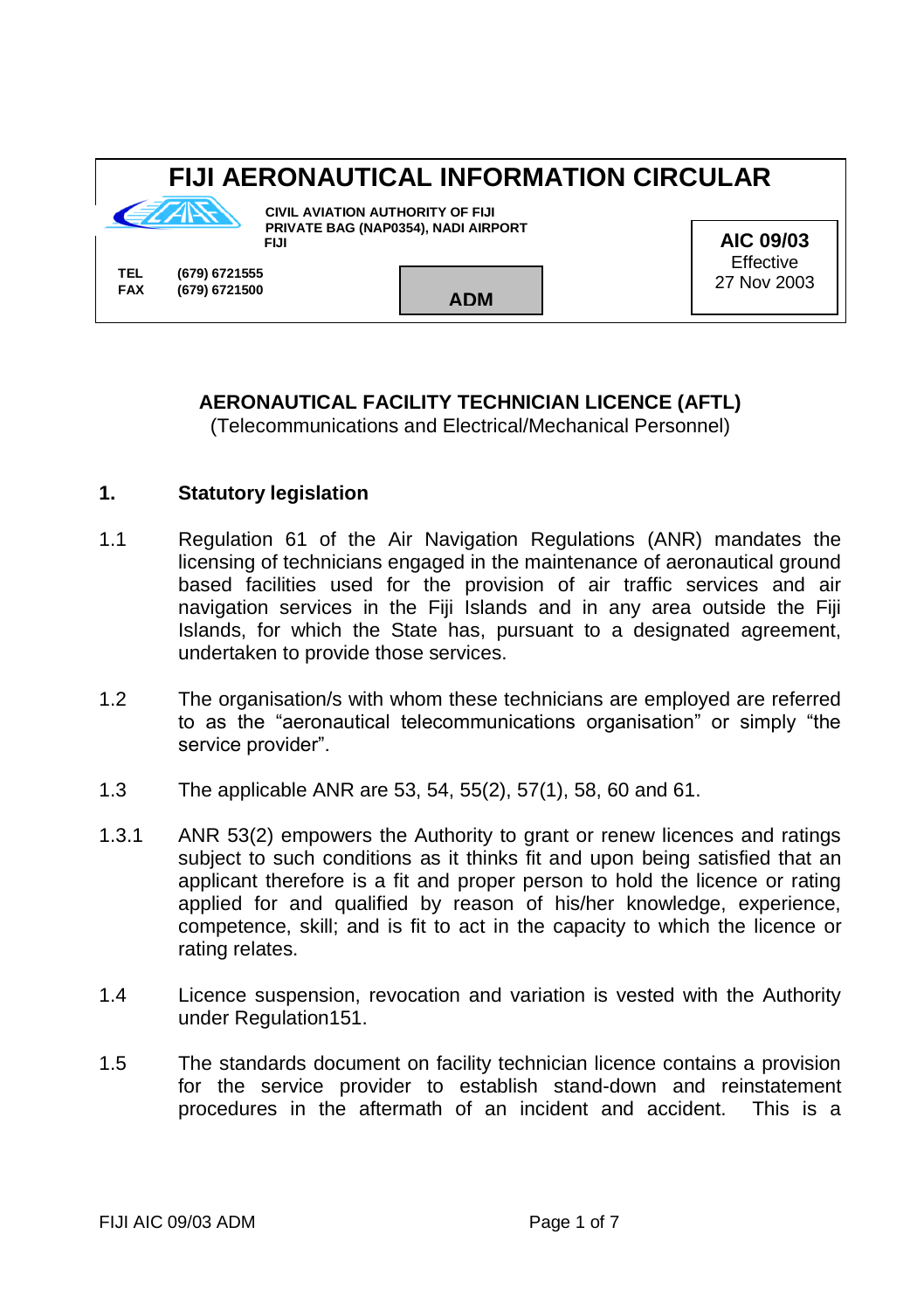precautionary measure required of the service provider's safety management system.

1.6 ANR 157(4) states that a person who contravenes any provision of the Regulations (e.g. those as mentioned in paragraph 1.2 above) is liable on conviction to a fine of \$2000 and imprisonment for 12 months.

#### **2. Qualifications**

- 2.1 Pursuant to Regulations 53(2), a holder of an aeronautical facility technician's licence issued by the Authority may, subject to the conditions specified below, certify aeronautical facilities used for air traffic services and air navigation as fit for operational use.
- 2.2 The specific aeronautical equipment for the provision of air traffic services and air navigation services that are applicable are listed in the AFTL standards document. To exercise the privileges of the licence for any of the facilities in this listing, the holder of an AFTL must:-
	- (a) Hold the required facility ratings;
	- (b) Be familiar with all that is pertinent; and
	- (c) Maintain current operating practice.
- 2.3 The licence holder shall not exercise the privileges of the licence during any period when under the effect of disease, injury, and/or the influence of alcohol, drugs and/or psychoactive substances that render the holder incapable of safely and properly exercising these privileges.
- 2.4 A licence holder is deemed to be exercising the privileges of the licence when he/she:-
	- (a) Returns or restores a facility to operational service;
	- (b) Carries out repairs and routine maintenance of the facility;
	- (c) Conducts testing of the facility; or
	- (d) Conducts practical training on the facility.
- 2.5 A licence holder is deemed to be in current operating practice for an equipment provided he/she carries out any of the functions in paragraph 2.4 (a) to (d) on that equipment listed in his/her licence under aeronautical equipment ratings within a period of not exceeding 56 days.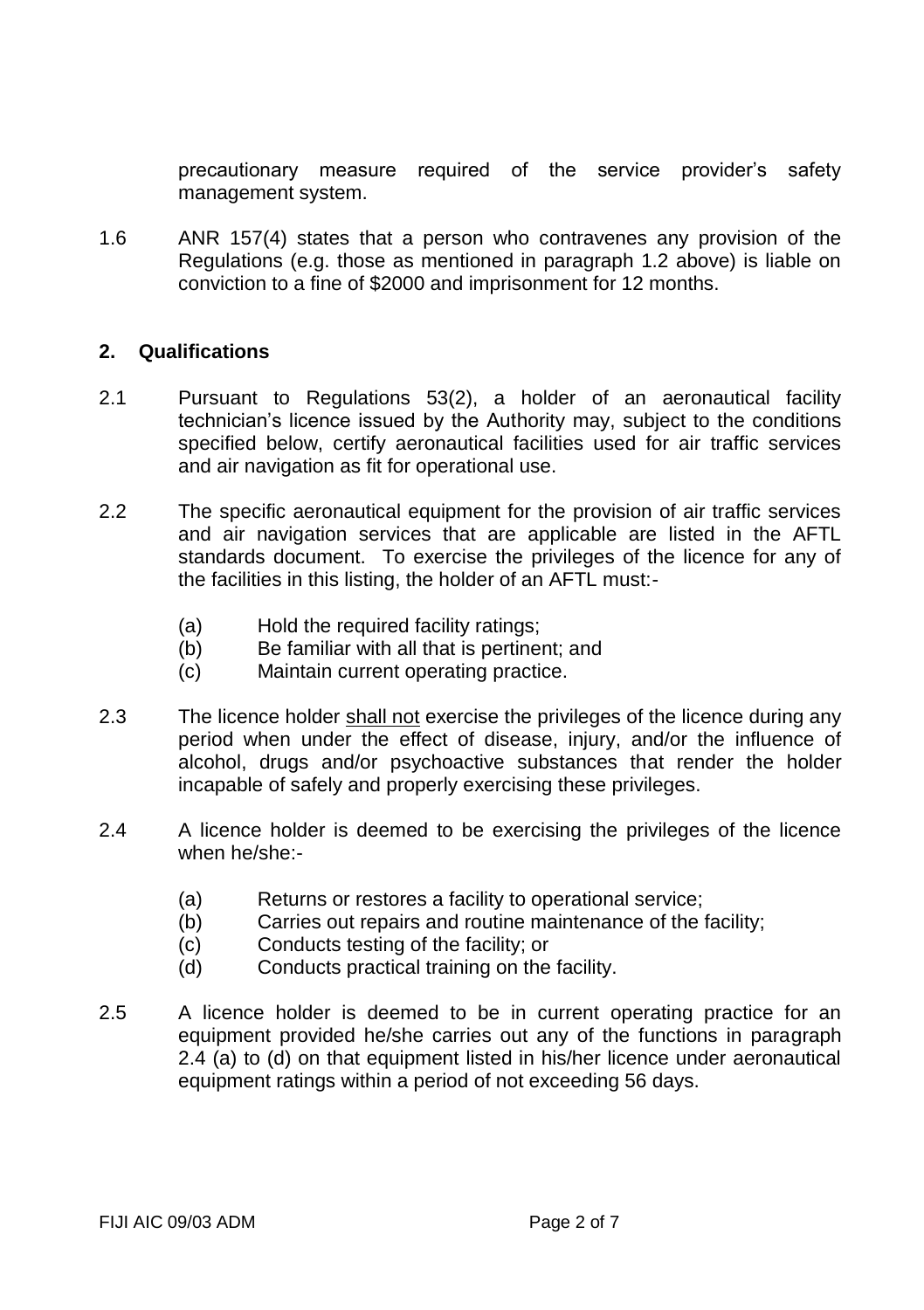#### **3. Validity Period**

3.1 Maximum validity period of the licence is 12 months from the date of issue or the date of renewal of the licence.

#### **4. Qualifications and Requirements**

- 4.1 These are prescribed by the Authority in the standards documents on the licensing of technical personnel.
- 4.2 An applicant for an Aeronautical Facility Technician's Licence must:
	- (a) Be at least 21 years of age;<br>(b) Satisfy the Authority as a "fit
	- Satisfy the Authority as a "fit and proper" person;
	- (c) Be a holder of at least a diploma in telecommunications or electrical and mechanical engineering from a recognised/approved technical institution\*; and
	- (d) Demonstrate or furbish evidence of practical experience and knowledge in training received and successfully completed; and
	- (e) Meet other requirements specified in the Standards Document on the licensing of technical personnel;
	- (f) Satisfy medical requirements as specified in paragraph 6.

*\* Note: Trade certificates in some instances may be the minimum entry qualifications.* 

4.3 In the determination of a fit and proper person, the Authority is concerned with attitude (character/behaviour), such as integrity, reliability and selfcontrol. It becomes an issue when a licence holder knowingly puts an aircraft or an aeronautical system at risk by his/her action or inaction. The fit and proper aspect includes disregard of procedures, negligence, recklessness and substance abuse.

> A conviction of any offence relating to alcohol or drugs will be relevant for determining whether a person is or remains fit and proper to hold a licence. This includes refusing to submit to any lawful test for alcohol or drugs. Such a conviction may result in a refusal to grant and/or renew a licence, or suspension or revocation of the licence.

4.4 On the demonstrated level of knowledge in the required subjects, the examination includes:-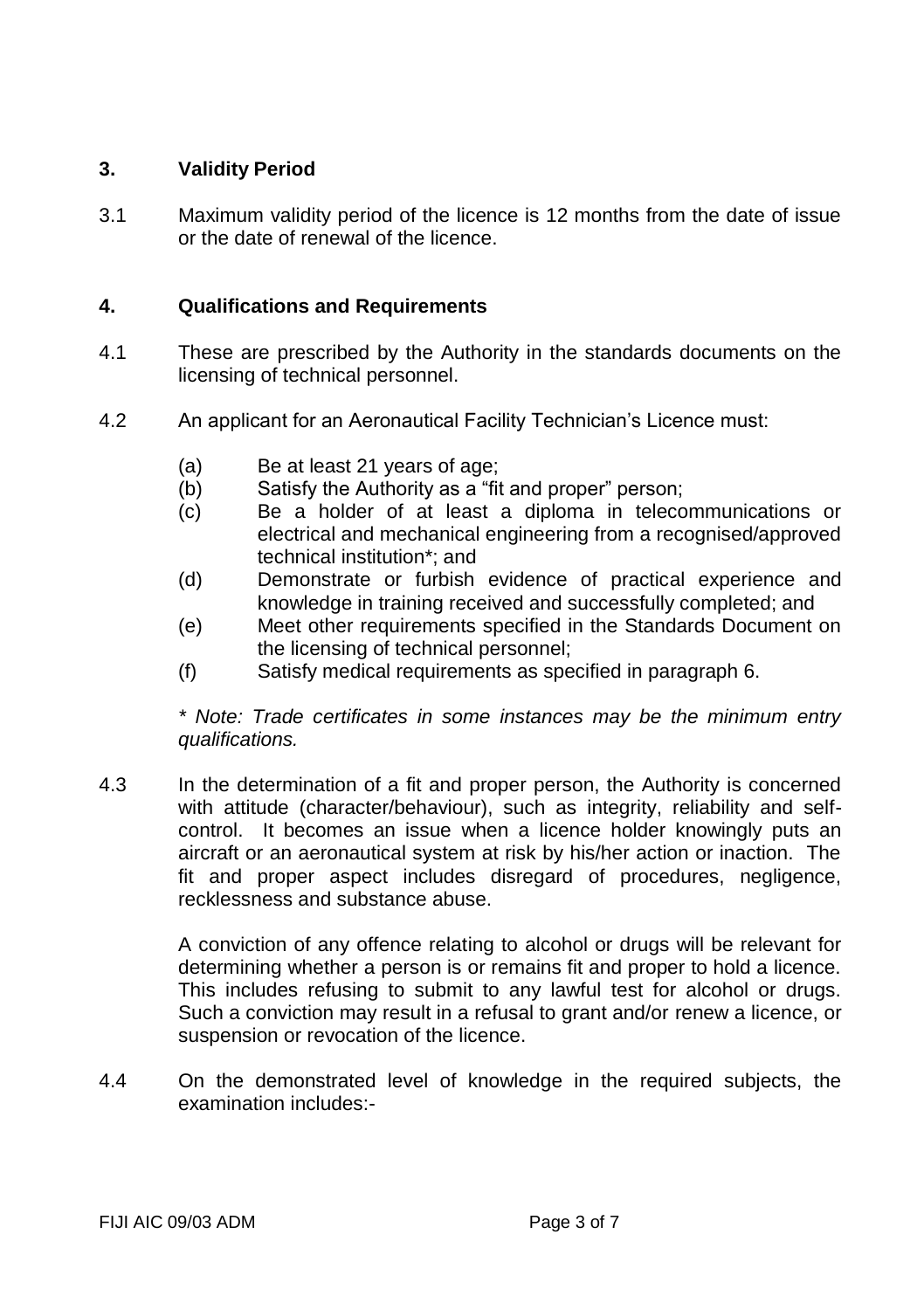- (a) Role and responsibilities of a licence holder, in providing support services for air navigation and air traffic services and associated support services.
- (b) Relevant regulations.<br>(c) Air navigation and a
- Air navigation and air traffic facilities, the usage of the facility within the air navigation system and its limitations.
- (d) Usage and limitations of other supporting facilities
- (e) Basic knowledge of safety management system methodology.
- 4.5 An applicant shall furbish evidence to indicate that he or she has at least 12 months practical experience in the maintenance of aeronautical facilities.

#### **5. Ratings**

- 5.1 To obtain a rating and initial endorsement, an applicant shall, for each facility:
	- (a) Undergo a course of instruction conducted by a certified instructor;
	- (b) Obtain a minimum of 70% in the written examination following the instructional training;
	- (c) Undergo on-the-job training on the facility under the supervision of a certified OJT instructor for that facility;
	- (d) Be assessed as competent in the maintenance and operation of the facility by successfully passing a practical assessment; and
	- (e) Pass an oral assessment conducted by an approved Technical Licensing and Rating Board.

*Note: Personnel conducting oral and practical assessments must be acceptable to the Authority*.

#### **6. Medical Requirements**

- 6.1 The applicant shall undertake medical assessment conducted by a designated medical examiner approved by the Authority.
- 6.2 The applicant shall meet ICAO Annex-1 Personnel Licensing Class 3 Medical Assessment on
	- (a) Hearing; and
	- (b) Vision (particularly correct colour perception).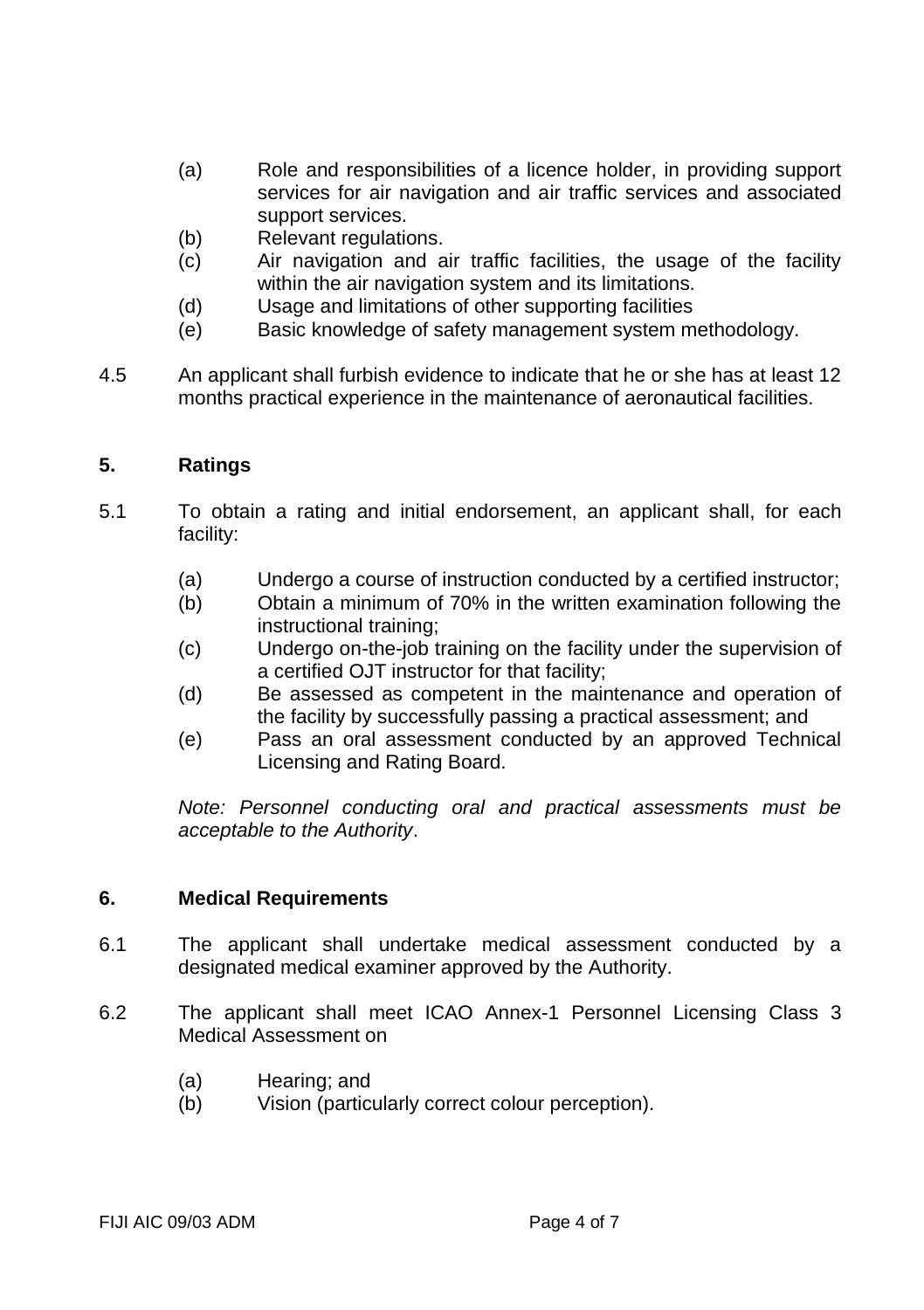6.3 The applicant must not have any physical and mental disabilities that will inhibit his/her ability to competently and safely carry out the privileges of the licence.

#### **7. Proficiency Assessments**

- 7.1 The aeronautical telecommunications organisation shall :-
	- (a) Have in place acceptable methods of conducting and recording proficiency assessment of its technical licensed personnel; and
	- (b) Carry out a proficiency assessment of its AFTL personnel at least every 12 months;
	- (c) Ensure that any improvement training required of the licensee will be achieved within the allocated timeframe.
- 7.2 The service provider shall designate examining officers to conduct the proficiency assessment. These officers must be acceptable to the Authority.
- 7.3 A licence holder who fails to pass a proficiency assessment shall not exercise the privileges of the licence.

#### **8 Instructional Personnel Certification**

#### 8.1 **On-the-Job Training Instructor (OJTI)**

- 8.1.1 To satisfy the requirement of an OJTI, an applicant shall have :-
	- (a) Successfully completed a basic course in theoretical and practical instructions;
	- (b) At least 12 months of practical experience on the facility; and
	- (c) Hold an AFTL with a current rating for the facility.

#### 8.2 **Training Instructor (TI)**

- 8.2.1 The requirements of an aeronautical facility training instructor are as follows: -
	- (a) successfully completed training conducted by a recognised institute in instructional techniques (practical and theoretical);
	- (b) Held an  $AFTL^1$ ;
	- $\overline{c}$  Be qualified to present and demonstrate the relevant subject<sup>2</sup>.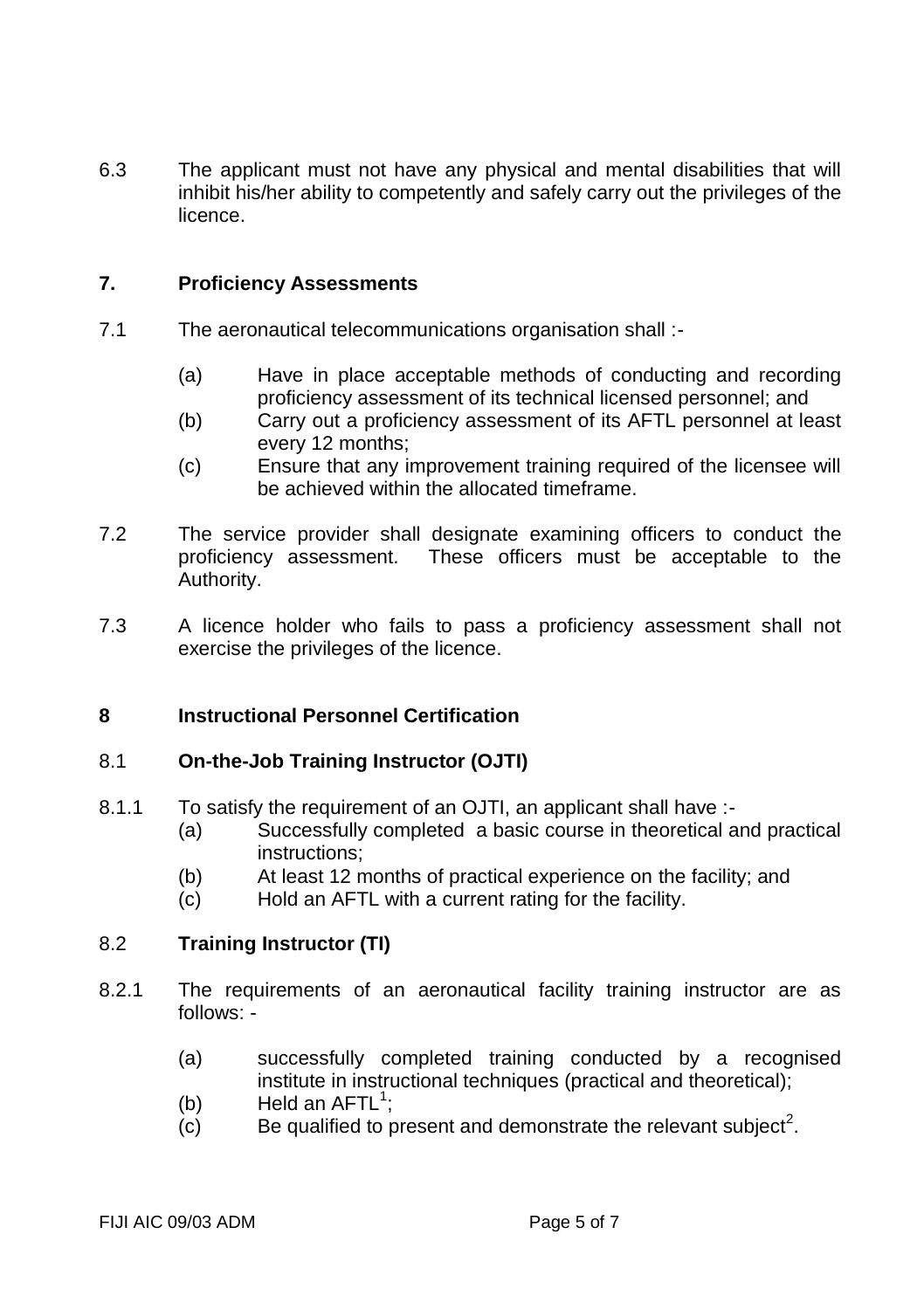#### *Note: 1*

- *A TI must hold a current rating endorsement when conducting facility instructional training at an operational facility.*
- <sup>2</sup> *Where a TI no longer holds a current rating, the interval since the endorsement lapsed should be no more than 6 months. Beyond this, the instructor shall re-familiarise his/her knowledge of that facility*.

### **9 Application Guidelines**

- 9.1 Applicants to allow 10 working days for the processing of applications.
- 9.2 To avoid unnecessary delays, applicants should ensure all required data is provided.

### **10 Initial Application for Licence**

- 10.1 An applicant shall submit to the CAAF Ground Safety Department the following: -
	- (a) A completed application form;
	- (b) Proof of date of birth;
	- (c) A passport size photograph (self-certified/signed at the back);
	- (d) Documented evidence on training undertaken, qualification and proficiency assessment as applicable; and
	- (e) Police clearance/vetting results.
- 10.2 Prior to the issuance of a licence, a successful applicant shall pay the applicable fees to the Authority.

#### **11 Licence Renewals**

- 11.1 A licence may be renewed provided the applicant:-
	- (a) Holds a rating for at least one facility;
	- (b) Maintains current operating practice; and
	- (c) Has passed a proficiency assessment conducted by an approved examiner; and